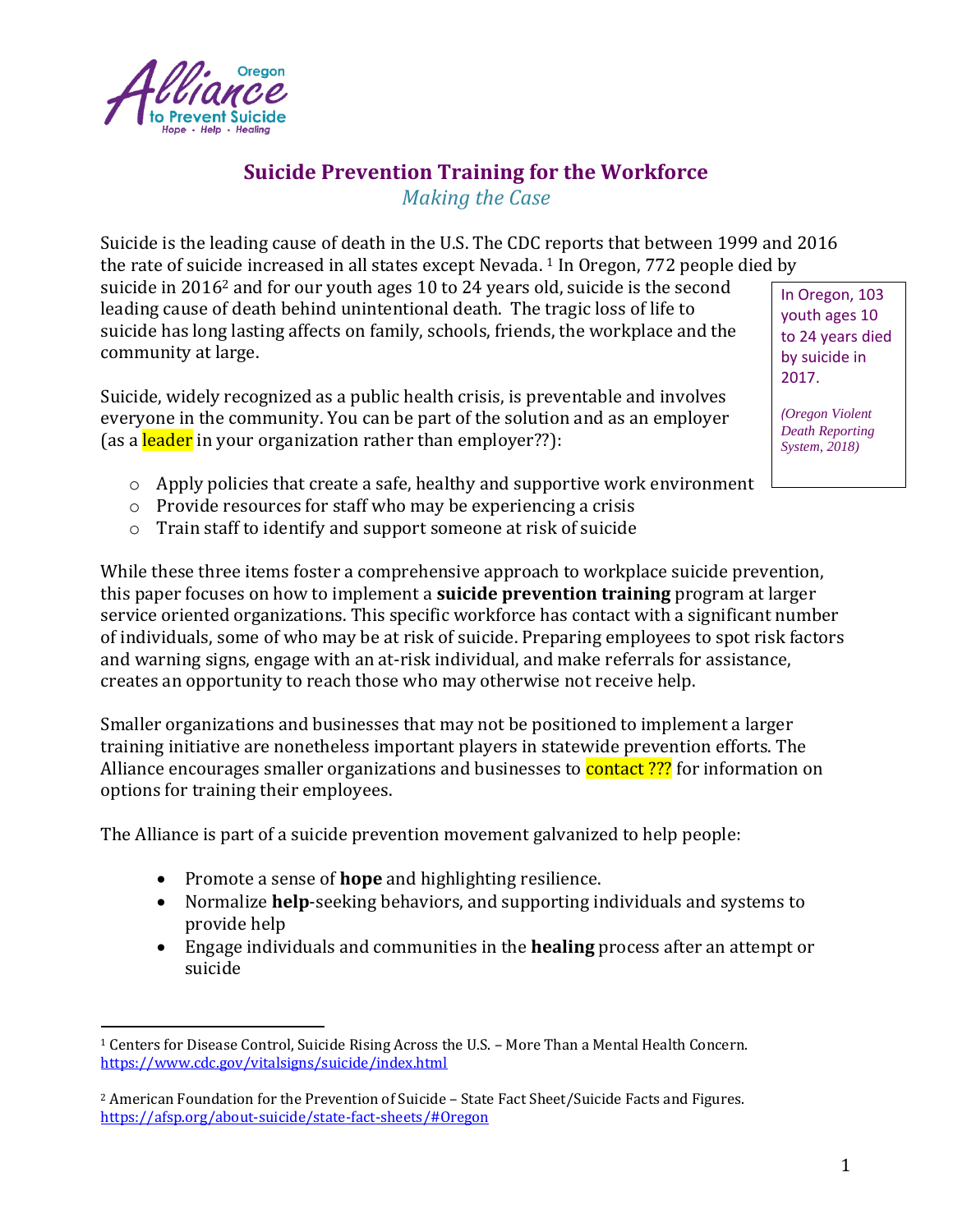

The following discussion centers on the benefits of training and key considerations for planning, development and implementation of a suicide prevention training program.

## **Why suicide prevention training?**

Offering suicide prevention training to staff is in the best interest of the health and well being of consumers and staff. Employees, particularly in larger organizations, are in a unique and important position to identify, engage and refer consumers who may be at risk of suicide.

Suicide prevention training raises awareness within the workforce that suicide is preventable. It is an opportunity to remind staff there are organizational resources and community supports available to employees who may also be at risk. It can be an avenue to talk openly about how the stigma of mental health concerns may discourage staff from seeking help. For both large and small organizations and businesses that are not human service based, it is one tool in keeping the workforce safe.

### **Anticipated Outcomes**

The purpose of suicide prevention training is to twofold: to change practice within a workforce serving individuals who may at risk of suicide and to support personnel should they be at risk of suicide. Suicide prevention training increases staff knowledge and understating of attitudes about suicide and develops skills to identify warning signs of at risk individuals, talk about concerns for someone's safety, and make referrals for assistance.

#### **Planning, Development and Implementation**

The following is a brief overview of planning, development and implementation of a suicide prevention training program in the workplace.

#### **Planning**

The planning stage is the first opportunity to engage staff in the process of designing a training program for suicide prevention that prepares supervisors and staff for practice changes. One approach is to establish a team comprised of managers, supervisors and line staff to plan for and develop implementation strategies for the training. It is also important to orient all staff about what is in the making, provide ongoing communications to keep all informed of progress and to allow for feedback loops. Early buy-in supports a successful implementation. Before the planning stage begins, take time with managers and supervisors to talk about the prospect of some staff sharing their experiences and feelings related to the loss of a family member, friend or acquaintance to suicide. Being sensitive to staff needs and having support resources available for them is essential.

During this phase, key activities include: a) exploring the benefits of and identifying the need for training; b) setting training goals and confirming desired outcomes; c) reviewing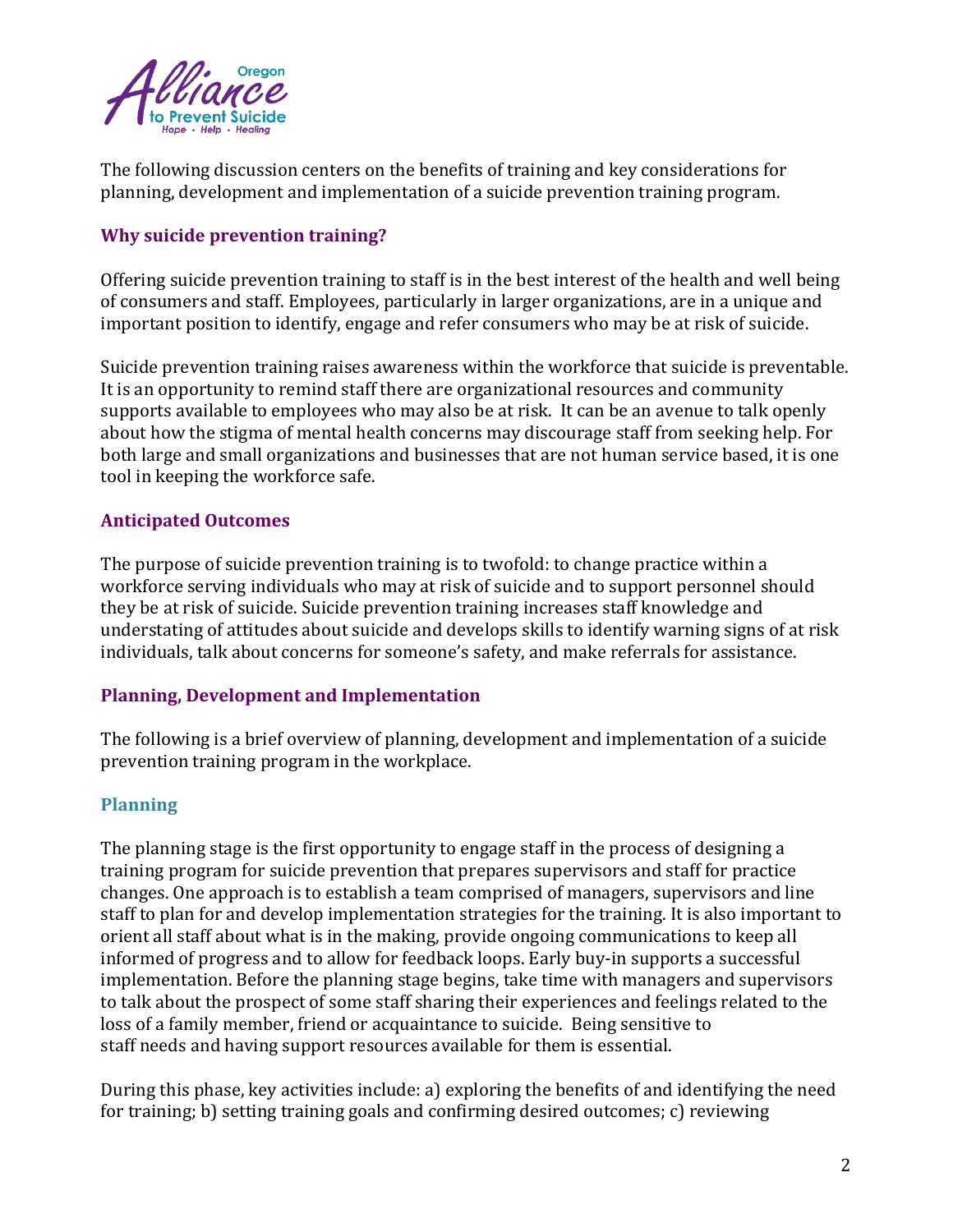

curriculum options; and, d) assessing system capacity to implement a new training, collect related data, measure practice change and provide follow-up.

The planning phase also includes taking a look at anticipated financial and human resource needs. Keep in mind resource development may require refining existing budgets or securing additional funding to cover cost for curriculum and training materials, preparing in-house trainers or contracting with outside trainers, staff to manage start up and roll out activities, evaluation, and ongoing maintenance/quality control to ensure fidelity to the selected curriculum model.

## **Developmen**t

The development stage is for completing the design and operational components of a suicide prevention training that is specific to the organization, personnel and the consumers served. Areas that will need to be finalized before implementation begins are:

- o Selection of a training curriculum More than one type of curriculum may be appropriate based on the roles and responsibilities of staff in organizations providing an array of services such as mental health counseling, employment supports and benefits screening.
- o Determine whether trainers will be in-house staff and require a training of trainers based on selected curriculum or secured through contract services. If contract services are required, meet with contract management staff to finalize arrangements.
- $\circ$  Review policies and procedures related to training staff and determine if adjustments are needed to accommodate the suicide prevention training. For example, will suicide prevention training be a standard component of new employee orientation/preservice training? How often will it be offered as part of ongoing in-service for staff? If the organization provides professional development, will the training qualify for credits? It is also important to identify potential need for coaching resources post training and how this need will be met. Assess availability of resources and determine how to meet the needs of staff who may need additional support related to experiences and feelings that surface as a result of training.
- o Survey options for facility use and secure training room/location.
- o Identify data collection tools and evaluation methodology to measure output as well as practice and policy change; determine how data collection and measurement will be conducted.
- $\circ$  Map out timeline for first set of staff to be trained and sequence training for rollout to full organization. For example, the first phase might include all managers and a selected group of line supervisors.
- o Finalize budget and secure financial commitments and human resources.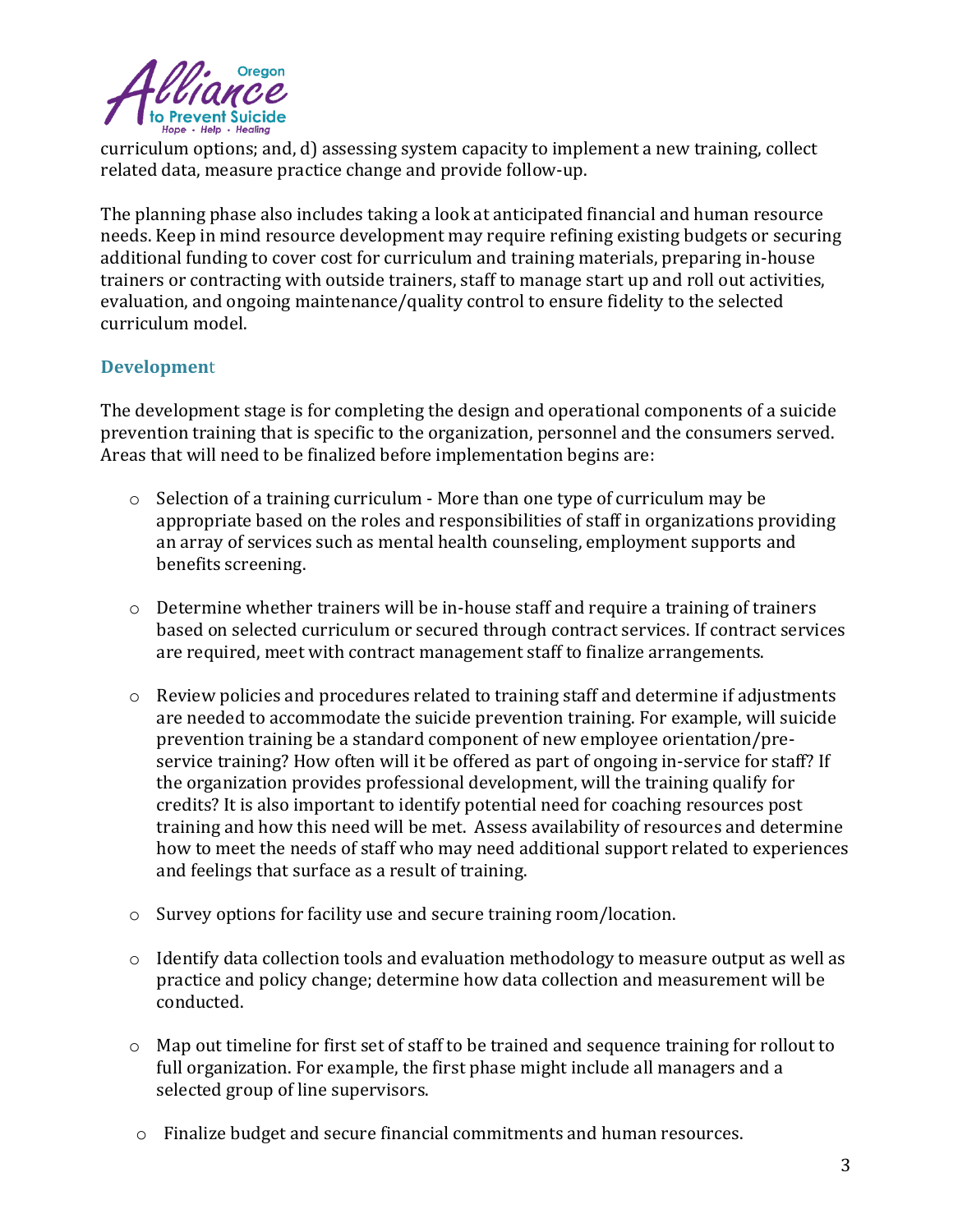

## **Implementation**

Time to launch! Implementation is the action stage and is based on the thoughtful planning and comprehensive development phases. The following items highlight key steps in the process:

- o Schedule training sessions Select first cohort of personnel to be trained, engage trainers, prepare materials and facility, and draft a roll out plan for subsequent groups to be trained.
- $\circ$  Feedback One of the most critical components of implementation is establishing an infrastructure for employee feedback. The feedback loop is an opportunity to assess how the training is working for staff and the organization and to consider modifications if indicated. Working through small glitches and major difficulties when training a few personnel will improve the training process before rolling out to the full workforce. Maintaining the feedback loop over time will continue to improve the quality of the training as well as provide an avenue for staff engagement.
- o Communicate results Keep leadership, management, supervisory personnel and staff informed throughout the process. Communications about staff feedback as well as initial data indicators supports ongoing training program improvement and engages the full organization in practice change.
- $\circ$  Scaling up The goal of scaling up is to train all personnel within the organization. Prior to implementing training across the organization, determine what supports are required to maintain model fidelity and solidify practice change. All components of the training initiative will be affected by scaling up particularly in terms of human and financial resources. Secure necessary resources and commitments to ensure an organized and successful roll out.
- o Evaluation Launch data collection and measurement procedures including timelines for reporting findings. Measurement processes includes both

output (how many staff trained, hours of training completed, how many consumers received referrals for assistance, etc.) and changes to policy and practice. Coupled with staff feedback, evaluation informs whether the goals of training are being met and provide markers of success.

o Post-training - Initiate coaching and/or other follow-up processes to support staff during practice change and particularly when staff assist someone at risk of suicide. Confirm resource availability and processes for assisting staff who may need additional support.

Check-in with Annette on focus of closing paragraph